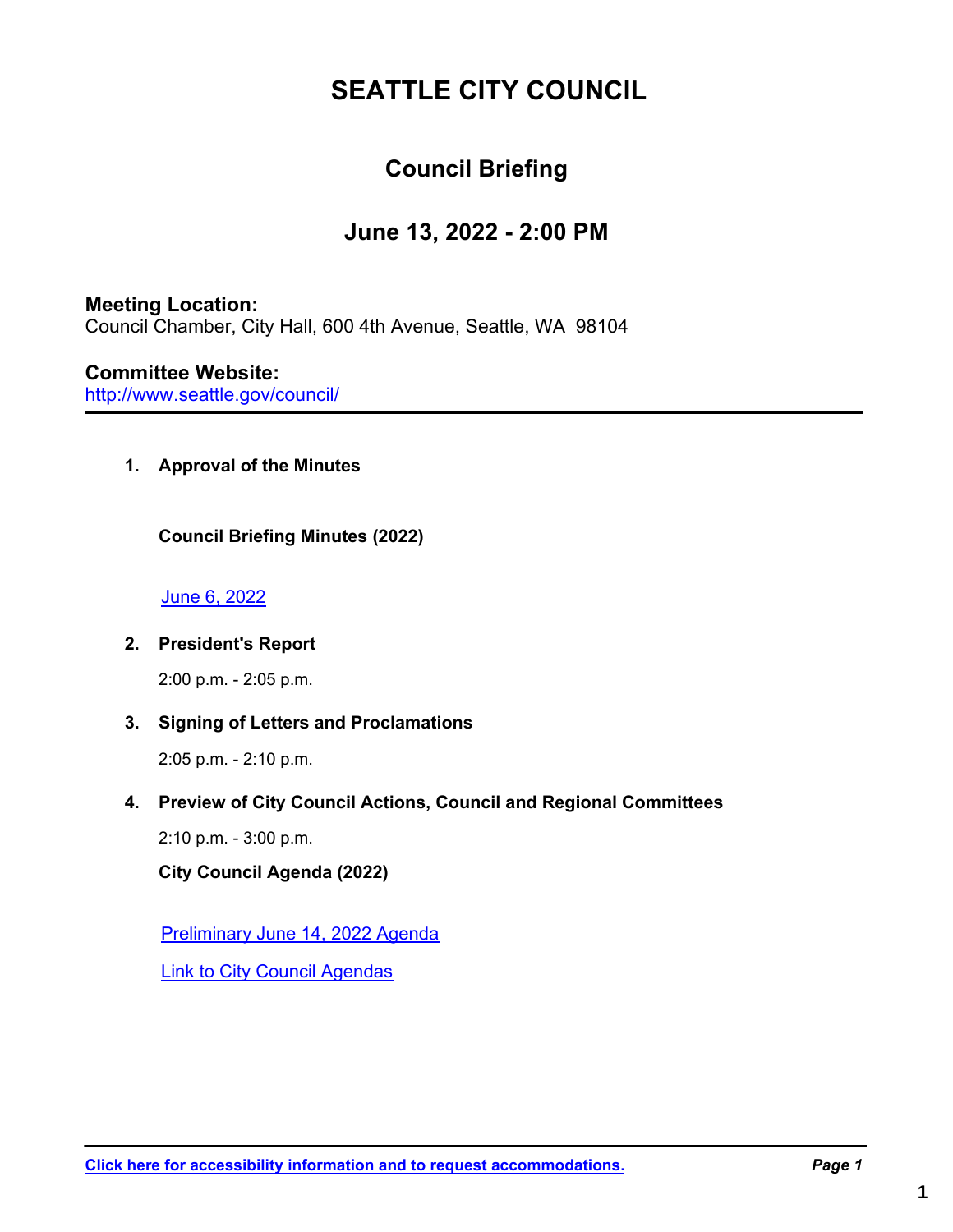

Legislation Text

## **File #:** Inf 1960, **Version:** 1

Council Briefing Minutes (2022)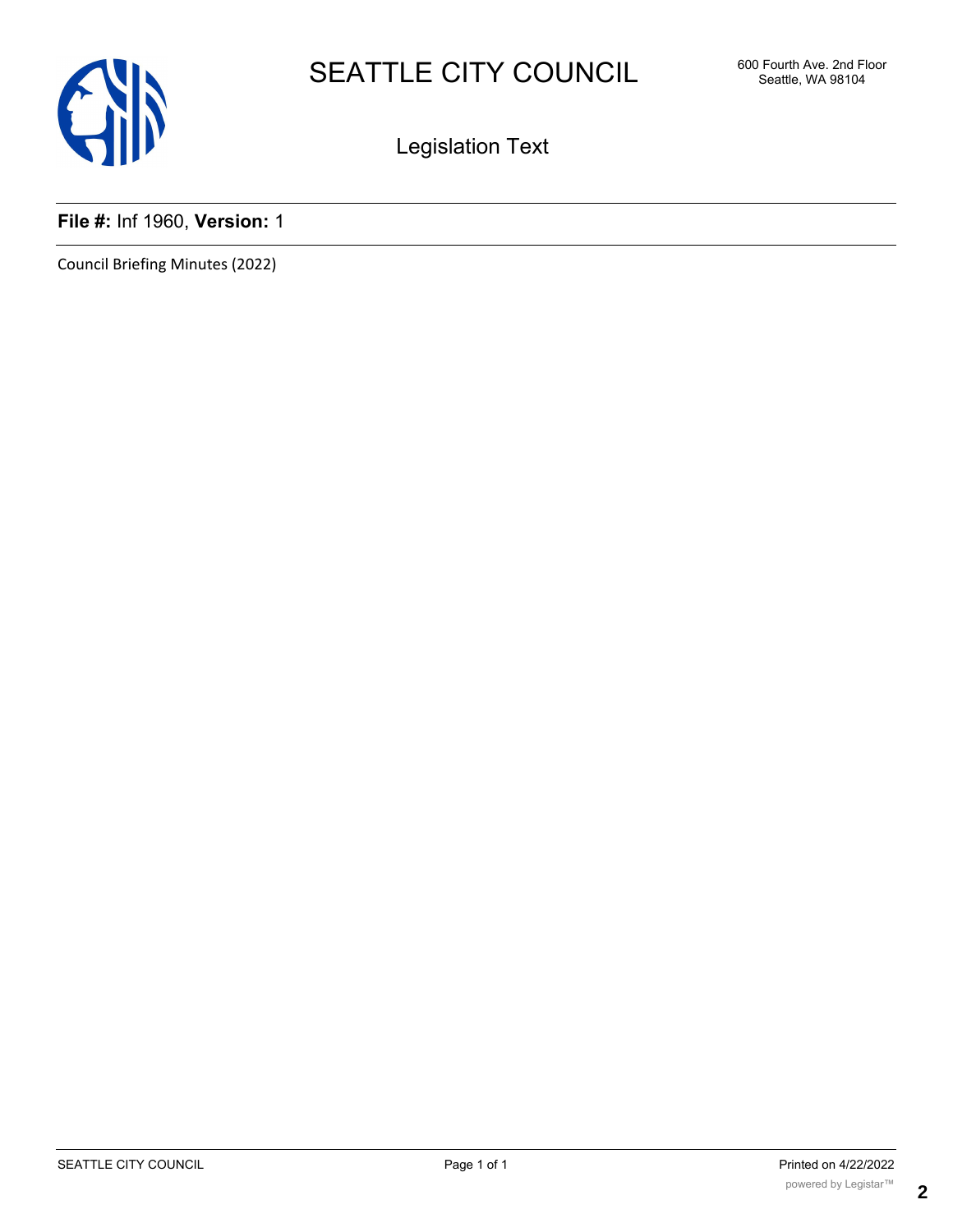

# **Seattle Council Committee Report Council Briefing**

**Council Chamber, City Hall Monday, June 6, 2022, 2:00 PM** 

*Please Note: Times listed are estimated and public comment is not accepted during this meeting.*

### **Meeting Start Time:** 2:01 p.m. **Presiding Officer:** Council President Juarez

#### **he following Councilmembers were present and participating electronically:**

|  | <b>Present:</b> 6 - Debora Juarez, Andrew Lewis, Tammy Morales, Sara Nelson, Alex Pedersen, Dan |
|--|-------------------------------------------------------------------------------------------------|
|  | <b>Strauss</b>                                                                                  |
|  | <b>Excused:</b> 2 - Teresa Mosqueda, Kshama Sawant                                              |
|  | Late Arrival: 1 - Lisa Herbold                                                                  |

#### **1. Approval of the Minutes**

**Inf 1960** Council Briefing Minutes (2022)

**The Council Briefing Minutes of May 23 , 2022 were approved.**

### **2. President's Report**

#### **3. Signing of Letters and Proclamations**

**4 Inf 2069** Presentation on Council Bill 120332 regarding the Seattle Police Management Association Collective Bargaining Agreement **The Information Item (Inf) was heard in Committee.**

**5. Preview of City Council Actions, Council and Regional Committees**

**Inf 1961** City Council Agenda (2022)

**The Information Item (Inf) was heard in Committee.**

**Meeting Adjournment Time:** 4:04 p.m. **Prepared by:** Linda Barron, Deputy City Clerk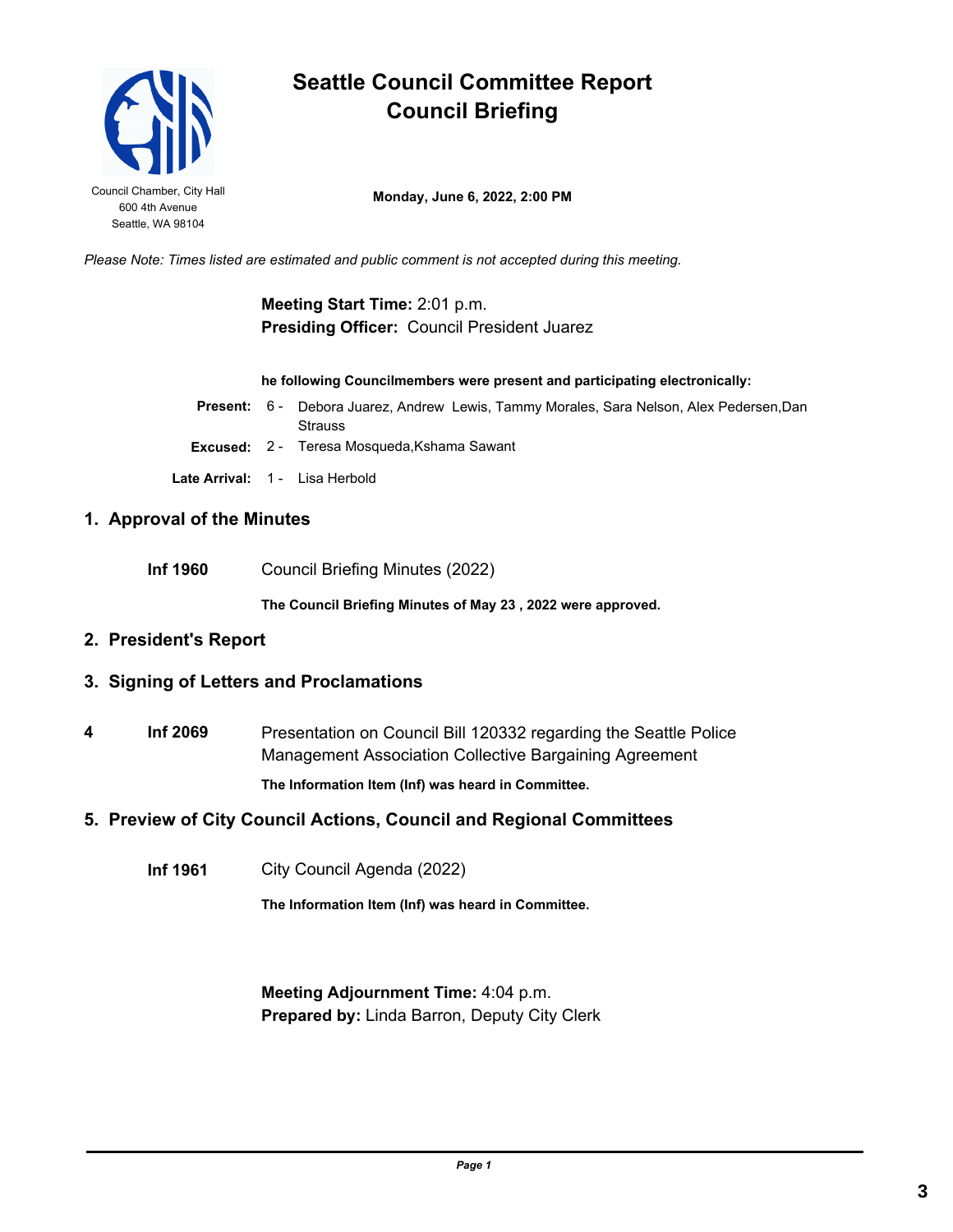

Legislation Text

## **File #:** Inf 1961, **Version:** 1

City Council Agenda (2022)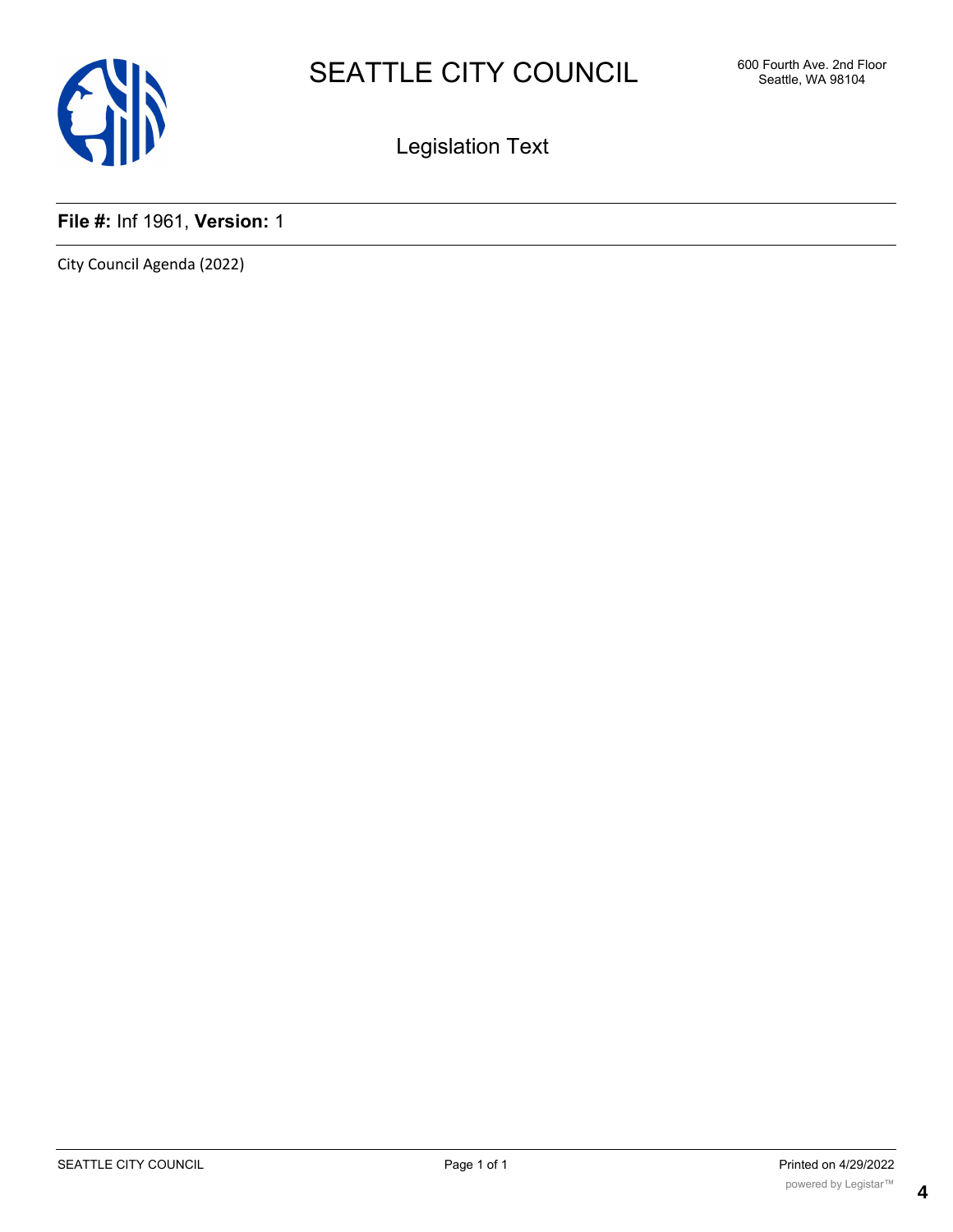

# **CITY OF SEATTLE**

**City Council**

# **Agenda**

**Tuesday, June 14, 2022 2:00 PM**

**Council Chamber, City Hall 600 4th Avenue Seattle, WA 98104**

**Debora Juarez, Council President Lisa Herbold, Member Andrew J. Lewis, Member Tammy J. Morales, Member Teresa Mosqueda, Member Sara Nelson, Member Alex Pedersen, Member Kshama Sawant, Member Dan Strauss, Member**

**Chair Info: 206-684-8805; [Debora.Juarez@seattle.gov](mailto:Debora.Juarez@seattle.gov)**

**[Watch Council Meetings Live](http://www.seattle.gov/council/councillive.htm) [View Past Council Meetings](http://www.seattlechannel.org/videos/browseVideos.asp?topic=council)**

**Council Chamber Listen Line: 206-684-8566**

**For accessibility information and for accommodation requests, please call 206-684-8888 (TTY Relay 7-1-1), email [CouncilAgenda@Seattle.gov](mailto: CouncilAgenda@Seattle.gov), or visit <http://seattle.gov/cityclerk/accommodations>.**

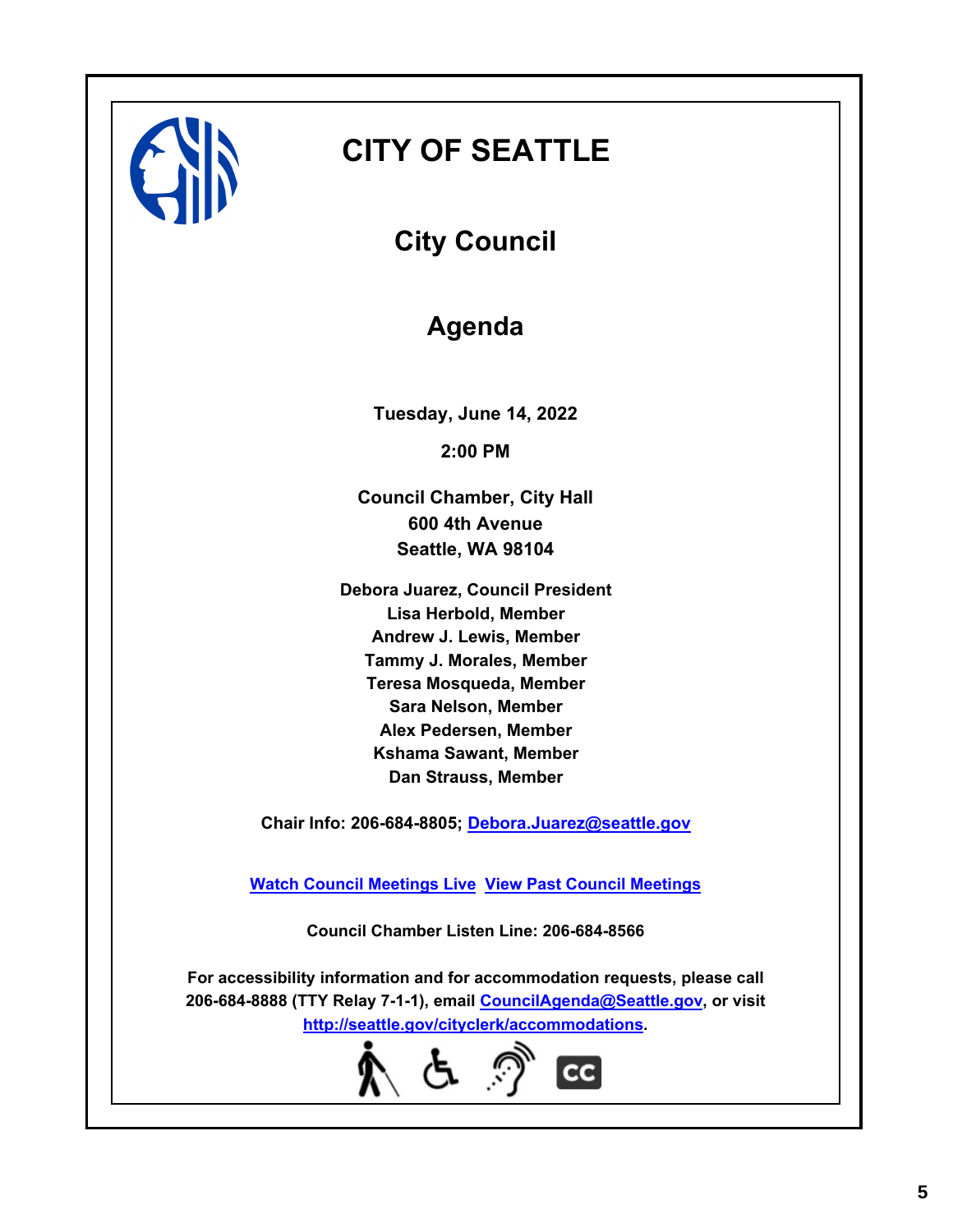# **City Council CITY OF SEATTLE Agenda**

# **June 14, 2022 - 2:00 PM**

### **Meeting Location:**

Council Chamber, City Hall, 600 4th Avenue, Seattle, WA 98104

### **Committee Website:**

http://www.seattle.gov/council

Members of the public may register for remote or in-person Public Comment to address the Council. Details on how to provide Public Comment are listed below:

Remote Public Comment - Register online to speak during the Public Comment period at the 2:00 p.m. City Council meeting at http://www.seattle.gov/council/committees/public-comment. Online registration to speak will begin two hours before the 2:00 p.m. meeting start time, and registration will end at the conclusion of the Public Comment period during the meeting. Speakers must be registered in order to be recognized by the Chair.

In-Person Public Comment - Register to speak on the Public Comment sign-up sheet located inside Council Chambers at least 15 minutes prior to the meeting start time. Registration will end at the conclusion of the Public Comment period during the meeting. Speakers must be registered in order to be recognized by the Chair

Submit written comments to all Councilmembers at Council@seattle.gov

### **A. CALL TO ORDER**

- **B. ROLL CALL**
- **C. PRESENTATIONS**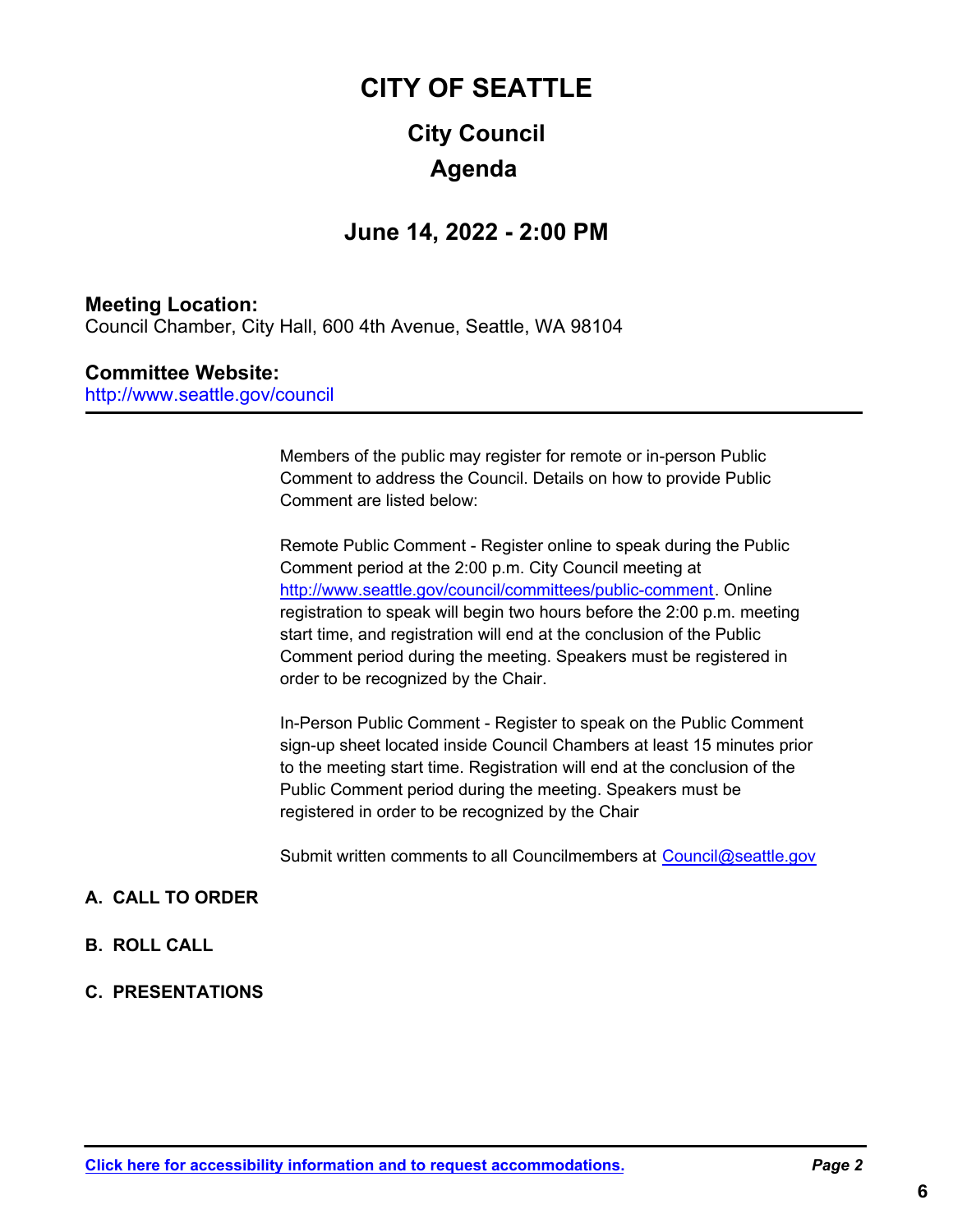### **D. PUBLIC COMMENT**

*Members of the public may sign up to address the Council for up to 2 minutes on matters on this agenda; total time allotted to public comment at this meeting is 20 minutes.*

### **E. ADOPTION OF INTRODUCTION AND REFERRAL CALENDAR:**

*Introduction and referral to Council committees of Council Bills (CB), Resolutions (Res), Appointments (Appt), and Clerk Files (CF) for committee recommendation.*

### **F. APPROVAL OF CONSENT CALENDAR**

*The Consent Calendar consists of routine items. A Councilmember may request that an item be removed from the Consent Calendar and placed on the regular agenda.*

#### **Journal:**

**Bills:**

### **Appointments:**

### **LAND USE COMMITTEE:**

Appointment of Sophia Benalfew as member, Equitable Development Initiative Advisory Board, for a term to February 28, 2025. [Appt 02217](http://seattle.legistar.com/gateway.aspx?m=l&id=/matter.aspx?key=12997)

> **The Committee recommends that City Council confirm the Appointment (Appt). In Favor: 4 - Strauss, Morales, Nelson, Pedersen Opposed: None**

Appointment of Quanlin Hu as member, Equitable Development Initiative Advisory Board, for a term to February 28, 2023. [Appt 02218](http://seattle.legistar.com/gateway.aspx?m=l&id=/matter.aspx?key=12998)

> **The Committee recommends that City Council confirm the Appointment (Appt). In Favor: 4 - Strauss, Morales, Nelson, Pedersen Opposed: None**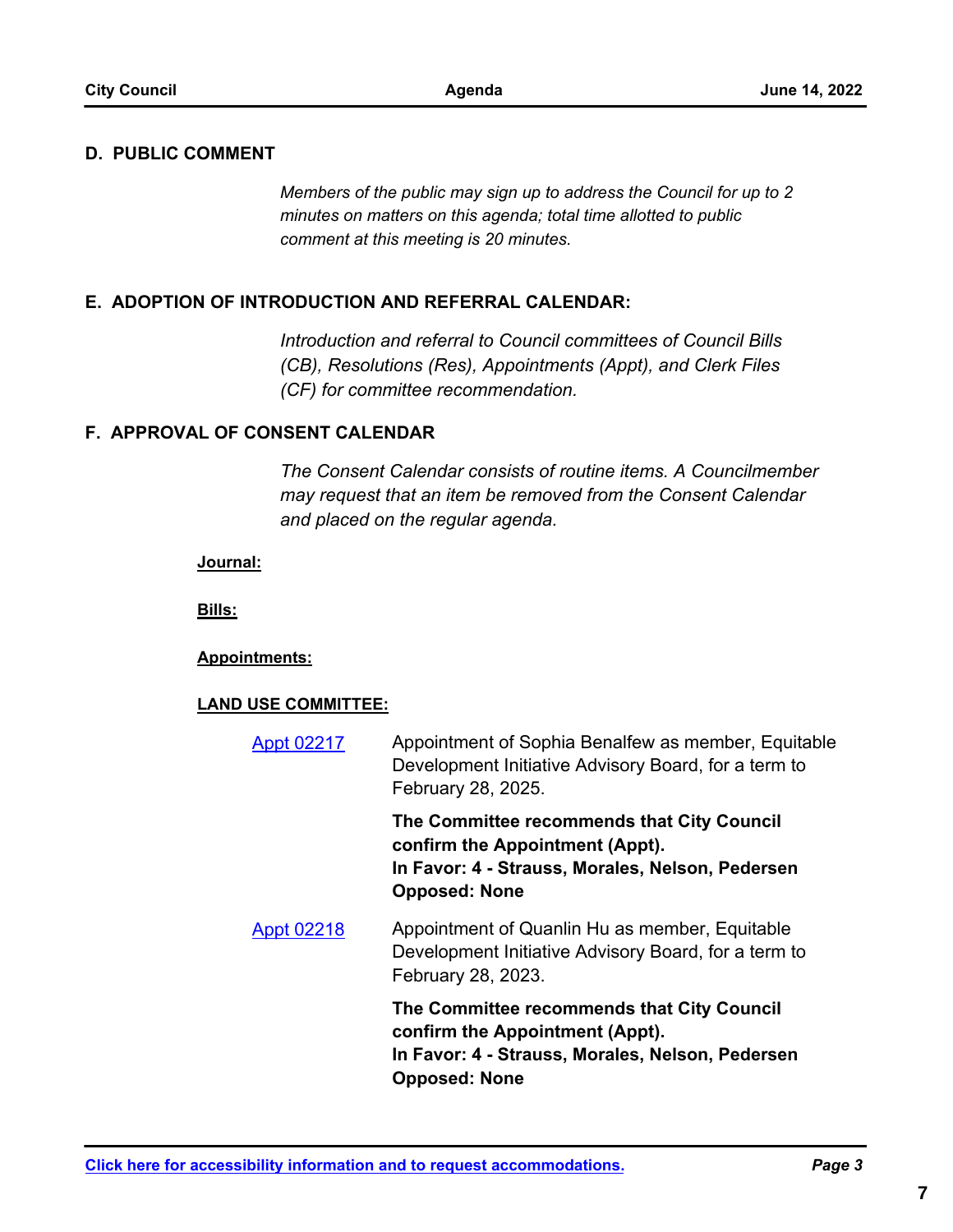| <b>Appt 02219</b> | Appointment of Mark R. Jones as member, Equitable<br>Development Initiative Advisory Board, for a term to<br>February 28, 2023.                           |
|-------------------|-----------------------------------------------------------------------------------------------------------------------------------------------------------|
|                   | The Committee recommends that City Council<br>confirm the Appointment (Appt).<br>In Favor: 4 - Strauss, Morales, Nelson, Pedersen<br><b>Opposed: None</b> |
| <b>Appt 02220</b> | Appointment of Jamie Madden as member, Equitable<br>Development Initiative Advisory Board, for a term to<br>February 28, 2024.                            |
|                   | The Committee recommends that City Council<br>confirm the Appointment (Appt).<br>In Favor: 4 - Strauss, Morales, Nelson, Pedersen<br><b>Opposed: None</b> |
| <b>Appt 02221</b> | Appointment of Diana Paredes as member, Equitable<br>Development Initiative Advisory Board, for a term to<br>February 28, 2025.                           |
|                   | The Committee recommends that City Council<br>confirm the Appointment (Appt).<br>In Favor: 4 - Strauss, Morales, Nelson, Pedersen<br><b>Opposed: None</b> |
| <b>Appt 02222</b> | Appointment of Kaleb Germinaro as member, Equitable<br>Development Initiative Advisory Board, for a term to<br>February 28, 2024.                         |
|                   | The Committee recommends that City Council<br>confirm the Appointment (Appt).<br>In Favor: 4 - Strauss, Morales, Nelson, Pedersen<br><b>Opposed: None</b> |
| <b>Appt 02223</b> | Reappointment of Lindsay Goes Behind as member,<br>Equitable Development Initiative Advisory Board, for a<br>term to February 28, 2025.                   |
|                   | The Committee recommends that City Council<br>confirm the Appointment (Appt).<br>In Favor: 4 - Strauss, Morales, Nelson, Pedersen<br><b>Opposed: None</b> |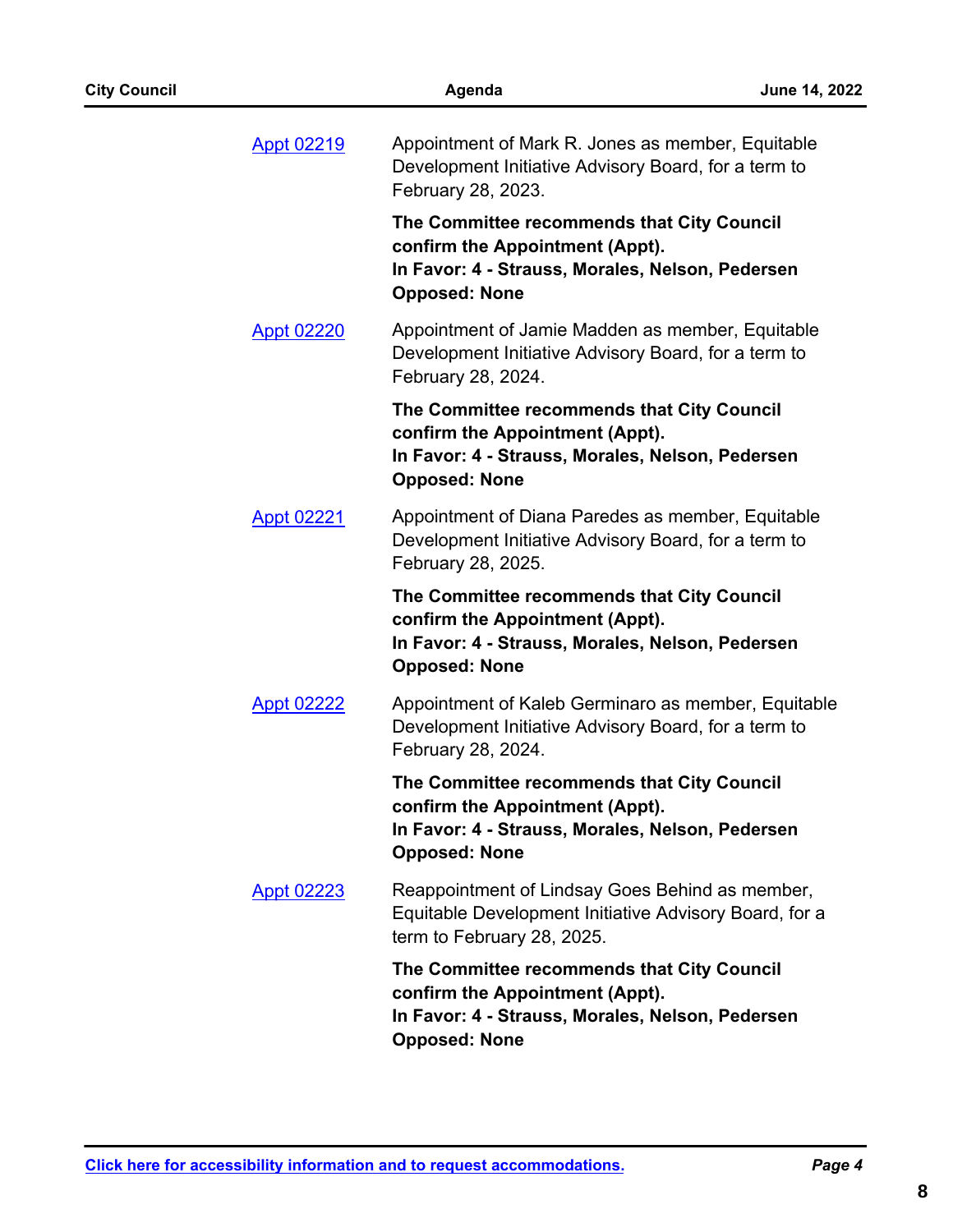| <b>City Council</b> |                   | June 14, 2022                                                                                                                                             |  |
|---------------------|-------------------|-----------------------------------------------------------------------------------------------------------------------------------------------------------|--|
|                     | <b>Appt 02224</b> | Appointment of Maria Barrientos as member, Design<br>Review Board, for a term to April 3, 2024.                                                           |  |
|                     |                   | The Committee recommends that City Council<br>confirm the Appointment (Appt).<br>In Favor: 4 - Strauss, Morales, Nelson, Pedersen<br><b>Opposed: None</b> |  |
|                     | <b>Appt 02225</b> | Appointment of Brenda L. Baxter as member, Design<br>Review Board, for a term to April 3, 2024.                                                           |  |
|                     |                   | The Committee recommends that City Council<br>confirm the Appointment (Appt).<br>In Favor: 4 - Strauss, Morales, Nelson, Pedersen<br><b>Opposed: None</b> |  |
|                     | <b>Appt 02226</b> | Appointment of Troy Britt as member, Design Review<br>Board, for a term to April 3, 2024.                                                                 |  |
|                     |                   | The Committee recommends that City Council<br>confirm the Appointment (Appt).<br>In Favor: 4 - Strauss, Morales, Nelson, Pedersen<br><b>Opposed: None</b> |  |
|                     | <b>Appt 02227</b> | Reappointment of Penn DiJulio as member, Design<br>Review Board, for a term to April 3, 2024.                                                             |  |
|                     |                   | The Committee recommends that City Council<br>confirm the Appointment (Appt).<br>In Favor: 4 - Strauss, Morales, Nelson, Pedersen<br><b>Opposed: None</b> |  |
|                     | Appt 02228        | Appointment of Che Fortaleza as member, Design<br>Review Board, for a term to April 3, 2024.                                                              |  |
|                     |                   | The Committee recommends that City Council<br>confirm the Appointment (Appt).<br>In Favor: 4 - Strauss, Morales, Nelson, Pedersen<br><b>Opposed: None</b> |  |
|                     | <b>Appt 02230</b> | Reappointment of Ana Cristina Garcia as member,<br>Design Review Board, for a term to April 3, 2024.                                                      |  |
|                     |                   | The Committee recommends that City Council<br>confirm the Appointment (Appt).<br>In Favor: 4 - Strauss, Morales, Nelson, Pedersen<br><b>Opposed: None</b> |  |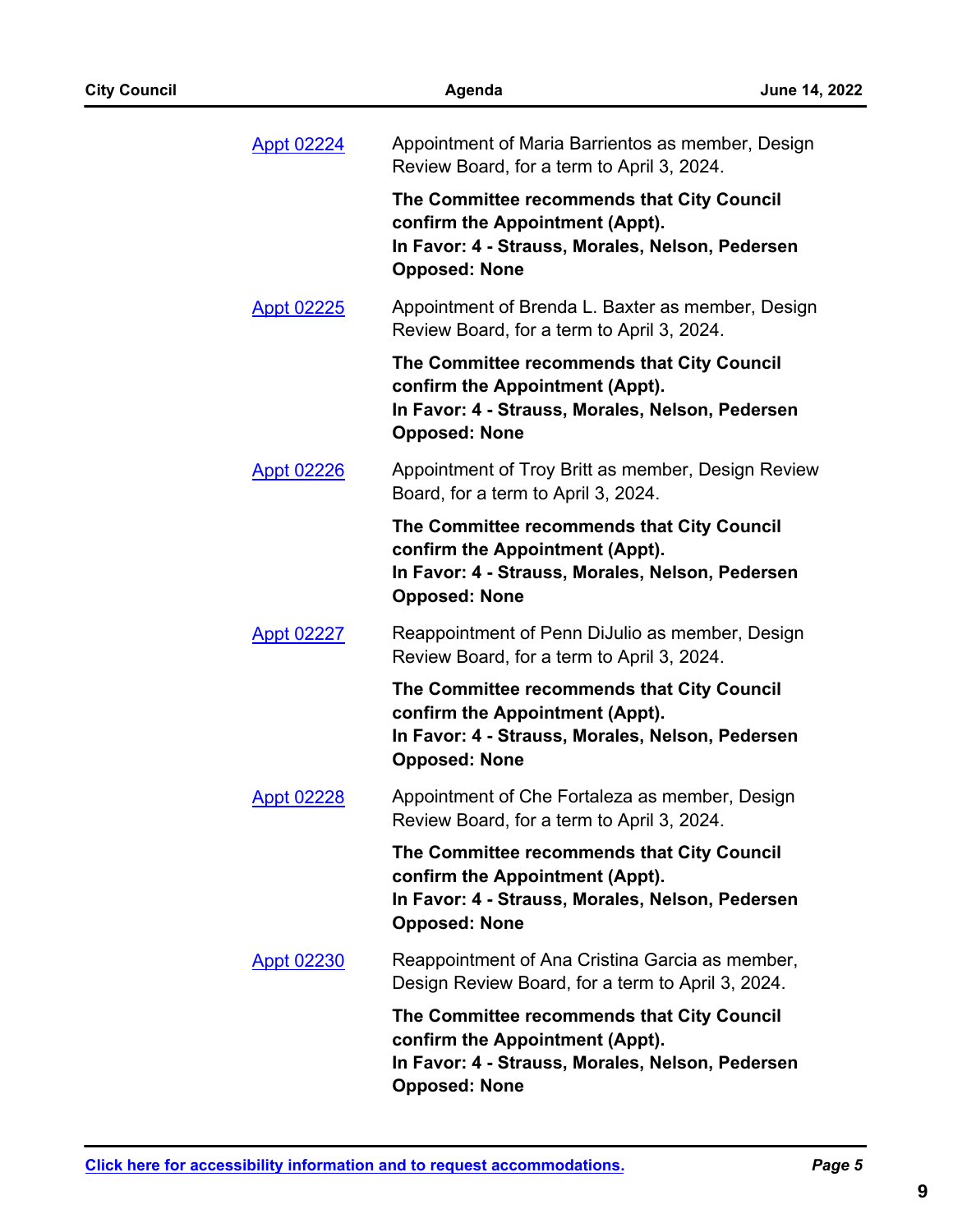| <b>City Council</b> |                   | June 14, 2022                                                                                                                                             |  |
|---------------------|-------------------|-----------------------------------------------------------------------------------------------------------------------------------------------------------|--|
|                     | <b>Appt 02231</b> | Reappointment of Stewart Germain as member, Design<br>Review Board, for a term to April 3, 2024.                                                          |  |
|                     |                   | The Committee recommends that City Council<br>confirm the Appointment (Appt).<br>In Favor: 4 - Strauss, Morales, Nelson, Pedersen<br><b>Opposed: None</b> |  |
|                     | <b>Appt 02232</b> | Reappointment of Christian Gunter as member, Design<br>Review Board, for a term to April 3, 2024.                                                         |  |
|                     |                   | The Committee recommends that City Council<br>confirm the Appointment (Appt).<br>In Favor: 4 - Strauss, Morales, Nelson, Pedersen<br><b>Opposed: None</b> |  |
|                     | Appt 02233        | Appointment of Quanlin Hu as member, Design Review<br>Board, for a term to April 3, 2024.                                                                 |  |
|                     |                   | The Committee recommends that City Council<br>confirm the Appointment (Appt).<br>In Favor: 4 - Strauss, Morales, Nelson, Pedersen<br><b>Opposed: None</b> |  |
|                     | <b>Appt 02234</b> | Reappointment of Brian L. Johnson as member,<br>Design Review Board, for a term to April 3, 2024.                                                         |  |
|                     |                   | The Committee recommends that City Council<br>confirm the Appointment (Appt).<br>In Favor: 4 - Strauss, Morales, Nelson, Pedersen<br><b>Opposed: None</b> |  |
|                     | Appt 02235        | Appointment of Nicole Li as member, Design Review<br>Board, for a term to April 3, 2024.                                                                  |  |
|                     |                   | The Committee recommends that City Council<br>confirm the Appointment (Appt).<br>In Favor: 4 - Strauss, Morales, Nelson, Pedersen<br><b>Opposed: None</b> |  |
|                     | <u>Appt 02236</u> | Appointment of Kun Lim as member, Design Review<br>Board, for a term to April 3, 2024.                                                                    |  |
|                     |                   | The Committee recommends that City Council<br>confirm the Appointment (Appt).<br>In Favor: 4 - Strauss, Morales, Nelson, Pedersen<br><b>Opposed: None</b> |  |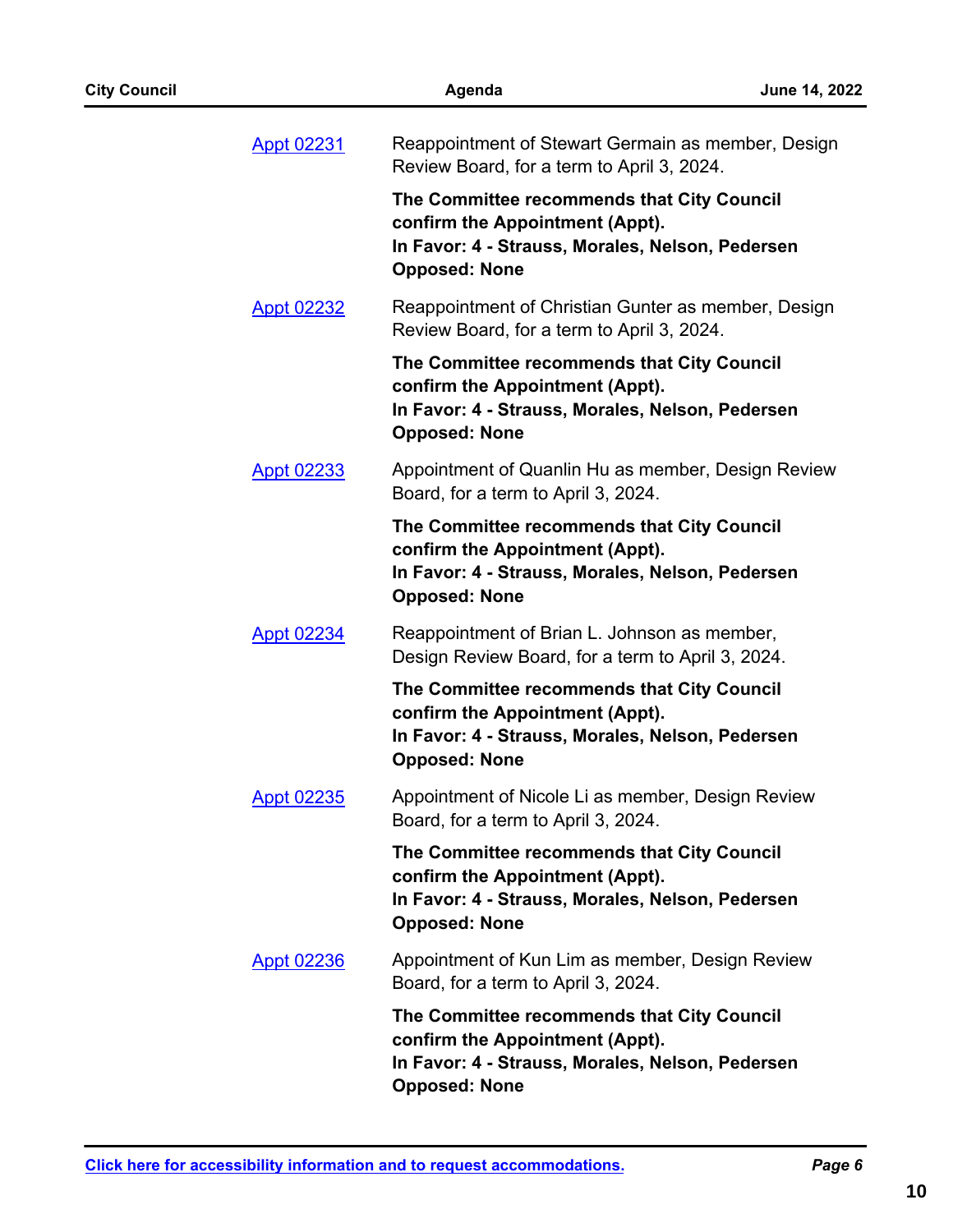| <b>City Council</b> |                   | June 14, 2022                                                                                                                                             |  |
|---------------------|-------------------|-----------------------------------------------------------------------------------------------------------------------------------------------------------|--|
|                     | <b>Appt 02237</b> | Appointment of Christina Lin as member, Design<br>Review Board, for a term to April 3, 2024.                                                              |  |
|                     |                   | The Committee recommends that City Council<br>confirm the Appointment (Appt).<br>In Favor: 4 - Strauss, Morales, Nelson, Pedersen<br><b>Opposed: None</b> |  |
|                     | <b>Appt 02238</b> | Reappointment of Katherine Liss as member, Design<br>Review Board, for a term to April 3, 2024.                                                           |  |
|                     |                   | The Committee recommends that City Council<br>confirm the Appointment (Appt).<br>In Favor: 4 - Strauss, Morales, Nelson, Pedersen<br><b>Opposed: None</b> |  |
|                     | <b>Appt 02239</b> | Appointment of Benjamin Maritz as member, Design<br>Review Board, for a term to April 3, 2024.                                                            |  |
|                     |                   | The Committee recommends that City Council<br>confirm the Appointment (Appt).<br>In Favor: 4 - Strauss, Morales, Nelson, Pedersen<br><b>Opposed: None</b> |  |
|                     | <b>Appt 02240</b> | Appointment of Joe Reilly as member, Design Review<br>Board, for a term to April 3, 2023.                                                                 |  |
|                     |                   | The Committee recommends that City Council<br>confirm the Appointment (Appt).<br>In Favor: 4 - Strauss, Morales, Nelson, Pedersen<br><b>Opposed: None</b> |  |
|                     | <b>Appt 02241</b> | Appointment of Lisa Richmond as member, Design<br>Review Board, for a term to April 3, 2024.                                                              |  |
|                     |                   | The Committee recommends that City Council<br>confirm the Appointment (Appt).<br>In Favor: 4 - Strauss, Morales, Nelson, Pedersen<br><b>Opposed: None</b> |  |
|                     | <b>Appt 02242</b> | Appointment of Gavin Schaefer as member, Design<br>Review Board, for a term to April 3, 2024.                                                             |  |
|                     |                   | The Committee recommends that City Council<br>confirm the Appointment (Appt).<br>In Favor: 4 - Strauss, Morales, Nelson, Pedersen<br><b>Opposed: None</b> |  |
|                     |                   |                                                                                                                                                           |  |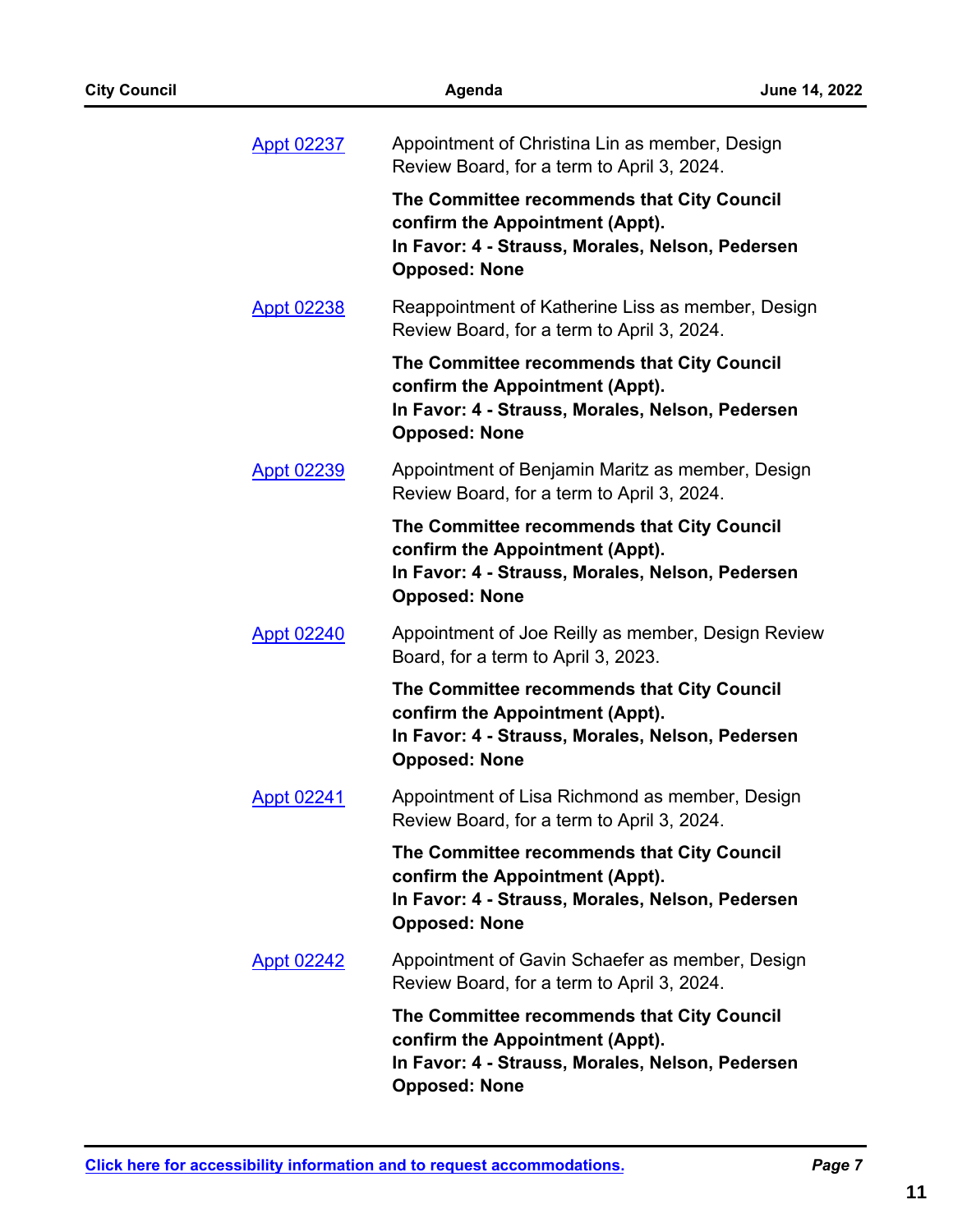**The Committee recommends that City Council confirm the Appointment (Appt). In Favor: 4 - Strauss, Morales, Nelson, Pedersen Opposed: None**

Design Review Board, for a term to April 3, 2024.

### **G. APPROVAL OF THE AGENDA**

### **H. COMMITTEE REPORTS**

*Discussion and vote on Council Bills (CB), Resolutions (Res), Appointments (Appt), and Clerk Files (CF).*

### **CITY COUNCIL:**

AN ORDINANCE relating to City employment; authorizing the execution of a collective bargaining agreement between The City of Seattle and the Seattle Police Management Association to be effective January 1, 2020 through December 31, 2023; and ratifying and confirming certain prior acts. **1.** [CB 120332](http://seattle.legistar.com/gateway.aspx?m=l&id=/matter.aspx?key=12893)

### **FINANCE AND HOUSING COMMITTEE:**

Appointment of Maiko Winkler-Chin as Director of the Office of Housing. **2.** [Appt 02215](http://seattle.legistar.com/gateway.aspx?m=l&id=/matter.aspx?key=12963)

> **The Committee recommends that City Council confirm the Appointment (Appt).**

> **In Favor: 5 - Mosqueda, Herbold, Pedersen, Nelson, Lewis Opposed: None**

### **LAND USE COMMITTEE:**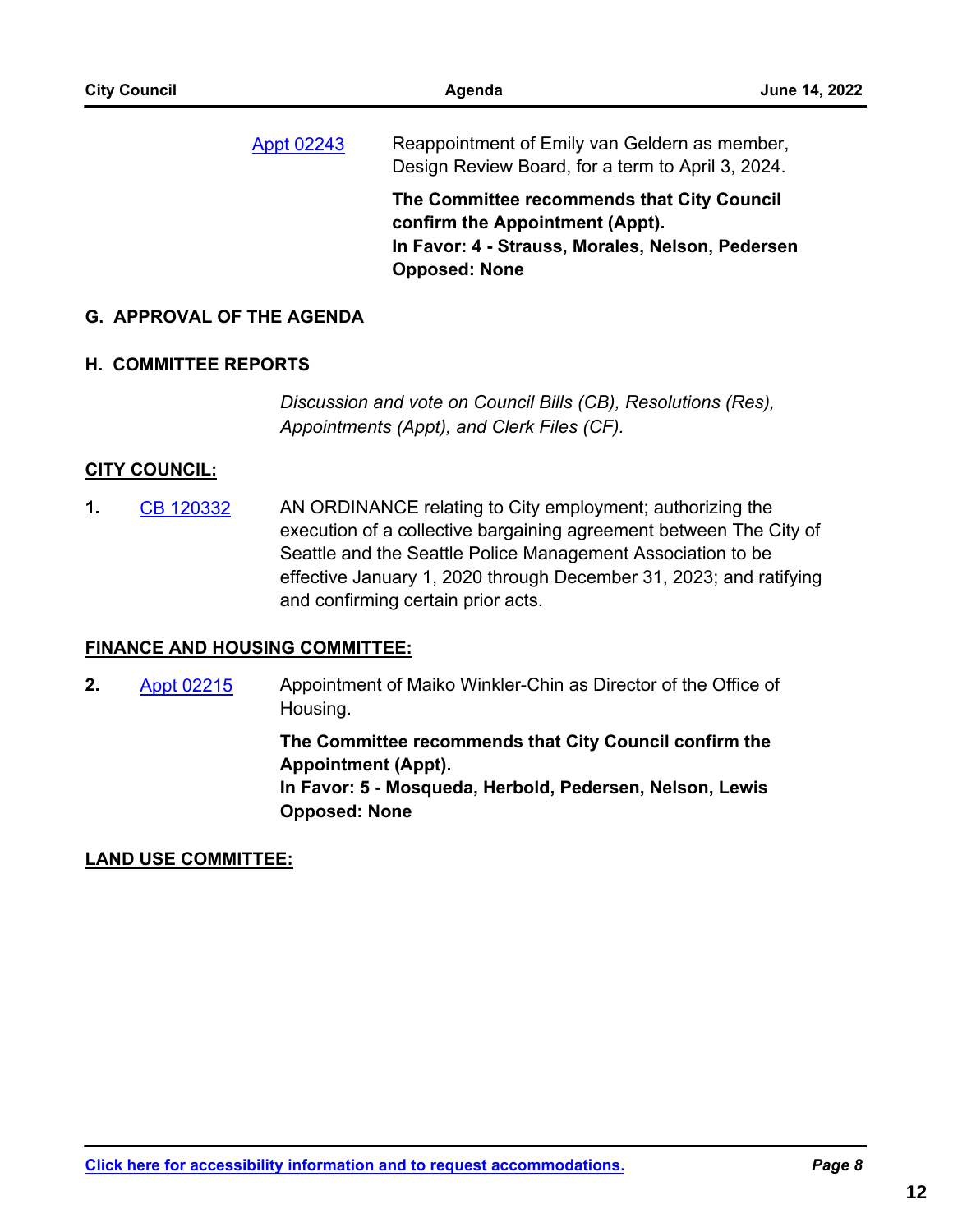| <b>City Council</b> |                  | Agenda                                                                                                                                                                                                                                                                                                                                                                                                                              | June 14, 2022 |
|---------------------|------------------|-------------------------------------------------------------------------------------------------------------------------------------------------------------------------------------------------------------------------------------------------------------------------------------------------------------------------------------------------------------------------------------------------------------------------------------|---------------|
| 3.                  | CB 120339        | AN ORDINANCE relating to grant funds from non-City sources;<br>authorizing the Directors of the Office of Planning and Community<br>Development and the Seattle Department of Construction and<br>Inspections to accept a grant and execute related agreements;<br>amending Ordinance 126490, which adopted the 2022 Budget;<br>changing appropriations to various departments; and ratifying and<br>confirming certain prior acts. |               |
|                     |                  | The Committee recommends that City Council pass the Council<br>Bill (CB).<br>In Favor: 4 - Strauss, Morales, Nelson, Pedersen<br><b>Opposed: None</b>                                                                                                                                                                                                                                                                               |               |
| 4.                  | <b>CB 120287</b> | AN ORDINANCE relating to land use and zoning; updating<br>regulations for rooftop features; amending Sections 23.44.012,<br>23.44.046, 23.45.514, 23.45.545, 23.47A.012, 23.47A.013,<br>23.48.025, 23.48.231, 23.49.008, 23.49.046, 23.49.096, 23.49.148,<br>23.49.324, 23.50.020, 23.66.140, 23.66.332, and 23.75.110 of the<br>Seattle Municipal Code.                                                                            |               |
|                     |                  | The Committee recommends that City Council pass as amended<br>the Council Bill (CB).<br>In Eavor 4 - Strause Morales Nelson Pedersen                                                                                                                                                                                                                                                                                                |               |

In Favor: 4 - Strauss, Morales, Nelson, **F Opposed: None**

### **TRANSPORTATION AND SEATTLE PUBLIC UTILITIES COMMITTEE:**

AN ORDINANCE relating to Seattle Public Utilities; authorizing the General Manager/CEO of Seattle Public Utilities to accept a non-exclusive easement within the Shilshole Bay Waterway, previously known as the Salmon Bay Waterway of the Lake Washington Ship Canal, from the Washington State Department of Natural Resources for a City-owned sanitary sewer line; and ratifying and confirming certain prior acts. **5.** [CB 120322](http://seattle.legistar.com/gateway.aspx?m=l&id=/matter.aspx?key=12821)

> **The Committee recommends that City Council pass the Council Bill (CB).**

**In Favor: 4 - Pedersen, Strauss, Herbold, Morales Opposed: None**